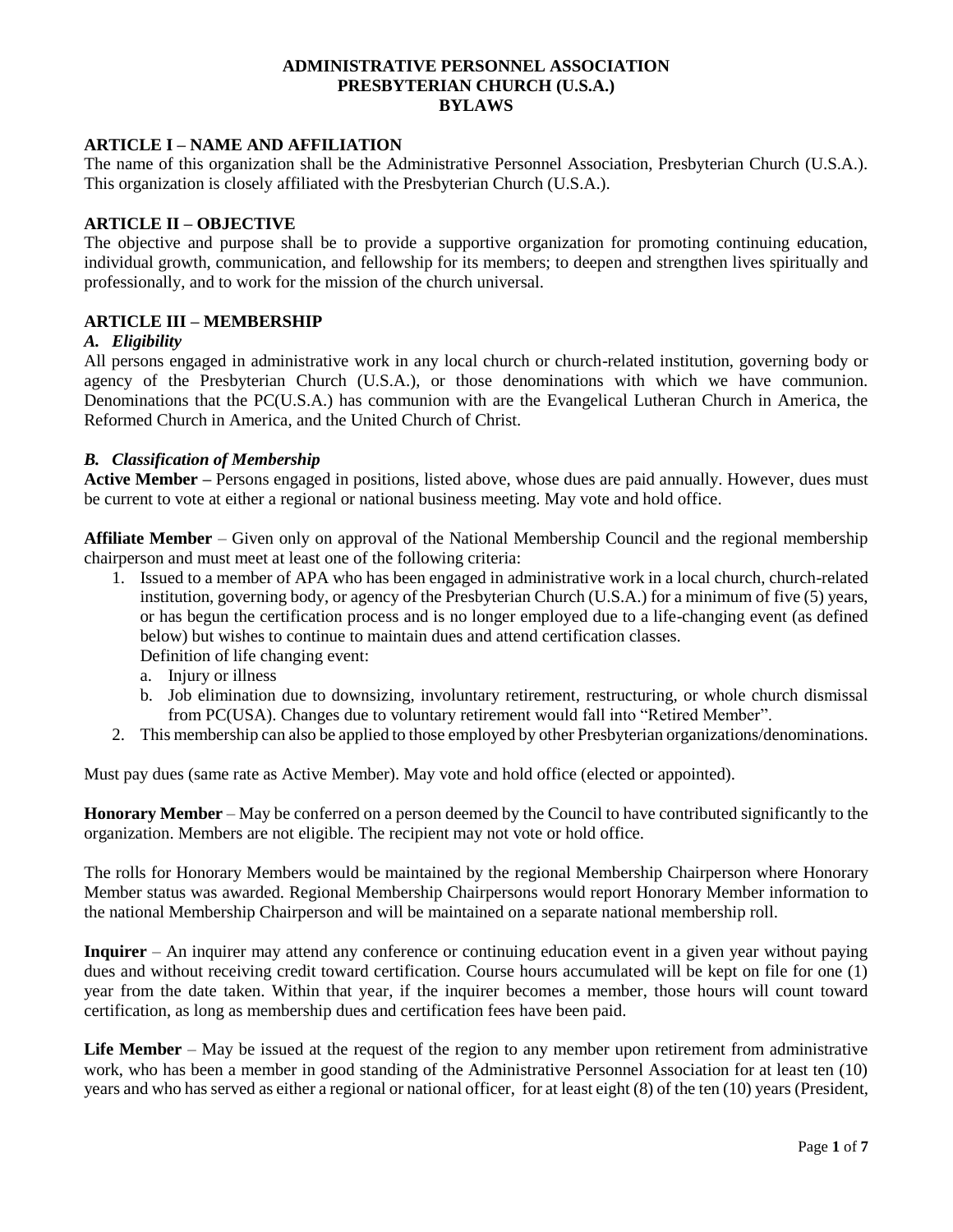Secretary, Treasurer, Membership Chairperson, or Accreditations and Standards Chairperson). May vote and hold an appointed office. If in an elected office, may complete the current term. Payment of dues is not required.

**Retired Member** – A retired member is a member who automatically qualifies upon retirement. This includes acceptance of a retirement package. May vote and hold an appointed office. If in an elected office, may complete the current term. Payment of dues will be at fifty (50) percent of the stipulated dues.

\*NOTE – Should a Life Member, Retired Member, or Affiliate Member return to the workforce with the Presbyterian Church (U.S.A.) for twenty (20) hours per week or more, and wish to participate in APA as a voting, dues paying active member, and wish the privilege of holding an elected office, a letter stating such should be sent to their regional membership chairperson and their regional president. They will be restored to active membership. When the member retires permanently, a letter stating such should be sent to their regional membership chairperson and their regional president.

**Organizational Member** – Churches, presbyteries, synods, and related institutions or agencies may hold membership. These organizations may send representatives to conferences. The representatives may not vote or hold elected/appointed office. Certification is not applicable. Staff members of these organizations must hold individual membership in their own name to apply for certification.

## **ARTICLE IV – DUES**

With the exception of Life and Honorary members, all other members will be assessed dues on a calendar basis, in an amount determined by the Council, and passed by the Organization during the annual national business meeting. Dues will be reviewed annually. In areas where regions are established, dues will be divided fifty/fifty (50/50) between regional and national treasuries. Dues must be current in order to be eligible to vote at either the regional or national business meeting. Members whose dues are delinquent after the annual deadline will be notified by the regional membership chairperson. New members who join and pay after November 1 will be credited for paying the next years dues.

#### **ARTICLE V – OFFICERS**

#### *A. Officers*

National officers of the organization shall be:

- President
- President-Elect
- Treasurer
- Secretary

Regional officers of the organization shall be:

- President
- President-Elect
- Treasurer
- Secretary

# *B. Terms of Office*

#### **National**

The office of President is a four (4) year term

- Elected in even years
- First and second year President-Elect
- Third and fourth year President
- The President shall not be re-elected to a second term unless he/she has been vacant from the position for four (4) years

The Secretary and Treasurer, shall each serve a one (1) two (2) year term and shall be eligible for a second term but can serve no more than four (4) consecutive years in the same elected position. In order to be eligible to serve again as the Secretary or Treasurer, this person must have been vacant from the position for at least one (1) year.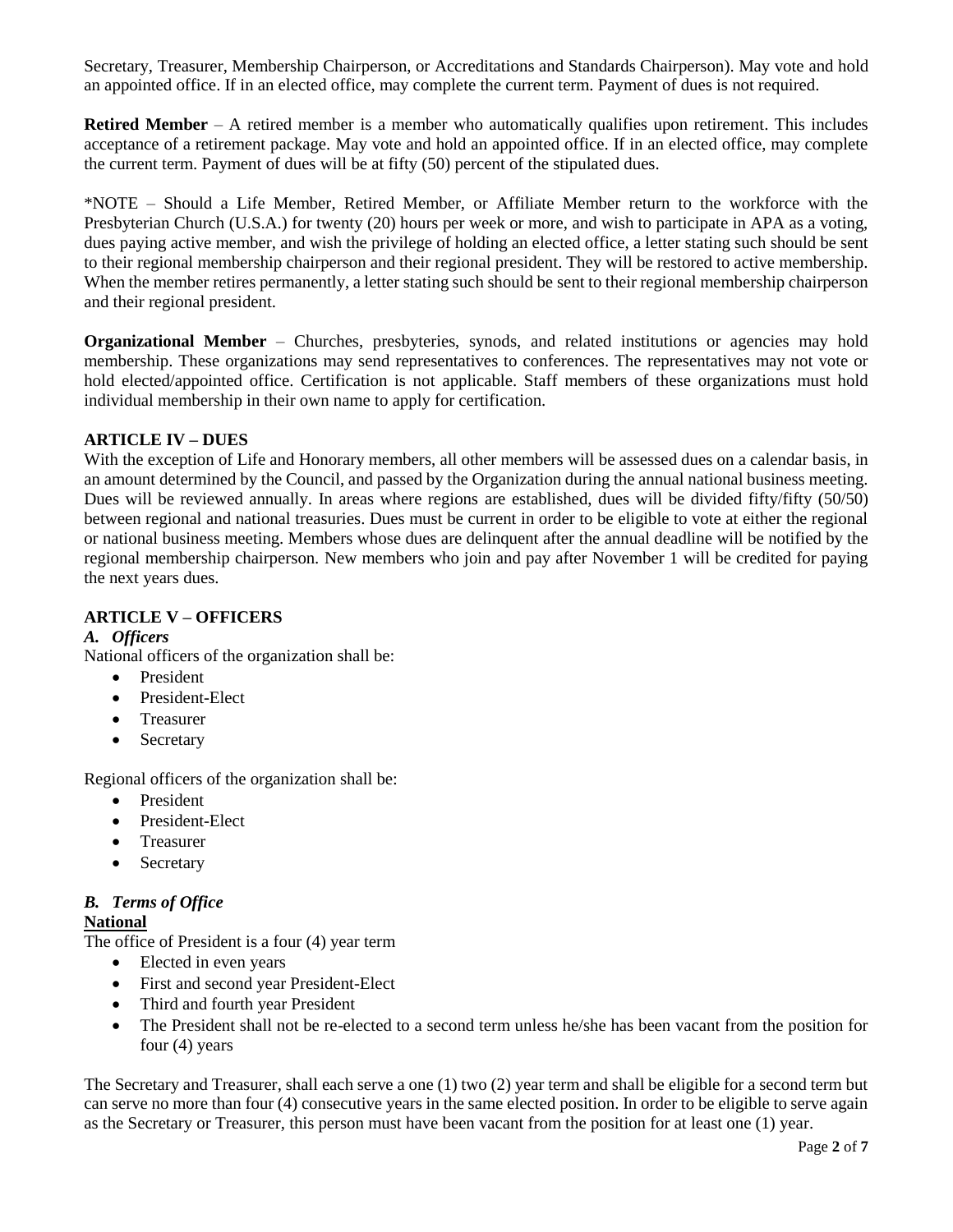The Secretary and Treasurer are elected in odd years.

# **Regional**

The office of President is a four (4) year term

- Elected in even years
- First and second year President-Elect
- Third and fourth year President
- The President shall not be re-elected to a second term unless he/she has been vacant from the position for two (2) years.

The Secretary and Treasurer, shall each serve a one (1) two (2) year term and shall be eligible for a second term but can serve no more than four (4) consecutive years in the same elected position. In order to be eligible to serve again as the Secretary or Treasurer, this person must have been vacant from the position for at least one (1) year.

The Secretary and Treasurer are elected in odd years.

Members may serve only one (1) elected or appointed officer position at any given time.

# *C. Elections*

#### **National**

A Nominating Committee shall be formed with the regional presidents comprising the Nominating Committee and the committee. This committee is chaired by the national President-Elect.

The Nominating Committee shall advertise nominations that are to be filled and receive applications. Elections will be held during the national annual business meeting held at the annual conference. Officers take office at the conclusion of the conference.

#### **Regional**

A Nominating Committee shall be formed with two (2) members at-large and the President-Elect with the President-Elect serving as chairperson.

Elections will be held during the business meeting held at the annual conference. Officers take office at the conclusion of the conference.

#### *D. Vacancy – Un-expired Term* **National**

## If a vacancy occurs in the office of President, the President-Elect shall become President for the unfulfilled term. The unexpired term shall constitute one (1) term if the time left in the unexpired term is three (3) years or more. As a result, the President-Elect position automatically becomes vacant and the Council will appoint an interim President-Elect until the position can be filled at the next annual business meeting.

If a vacancy occurs in the office of Secretary or Treasurer, the President shall appoint a person as interim and the Nominating Committee shall conduct an election to fill the position. The ELECTED person shall fulfill the unexpired term. The unexpired term shall constitute one (1) term if the time left in the unexpired term is more than fifteen (15) months.

If the vacancy of the Secretary or Treasurer occurs no more than one hundred and twenty (120) days prior to the national business meeting, the body of the organization will vote to fill the vacancy. If the vacancy does not occur within this time, the Nominating Committee will conduct the nominating process and present name(s) to Council for vote. The Council will represent the body of the organization in this capacity. A majority vote is needed for an officer to be elected by the Council.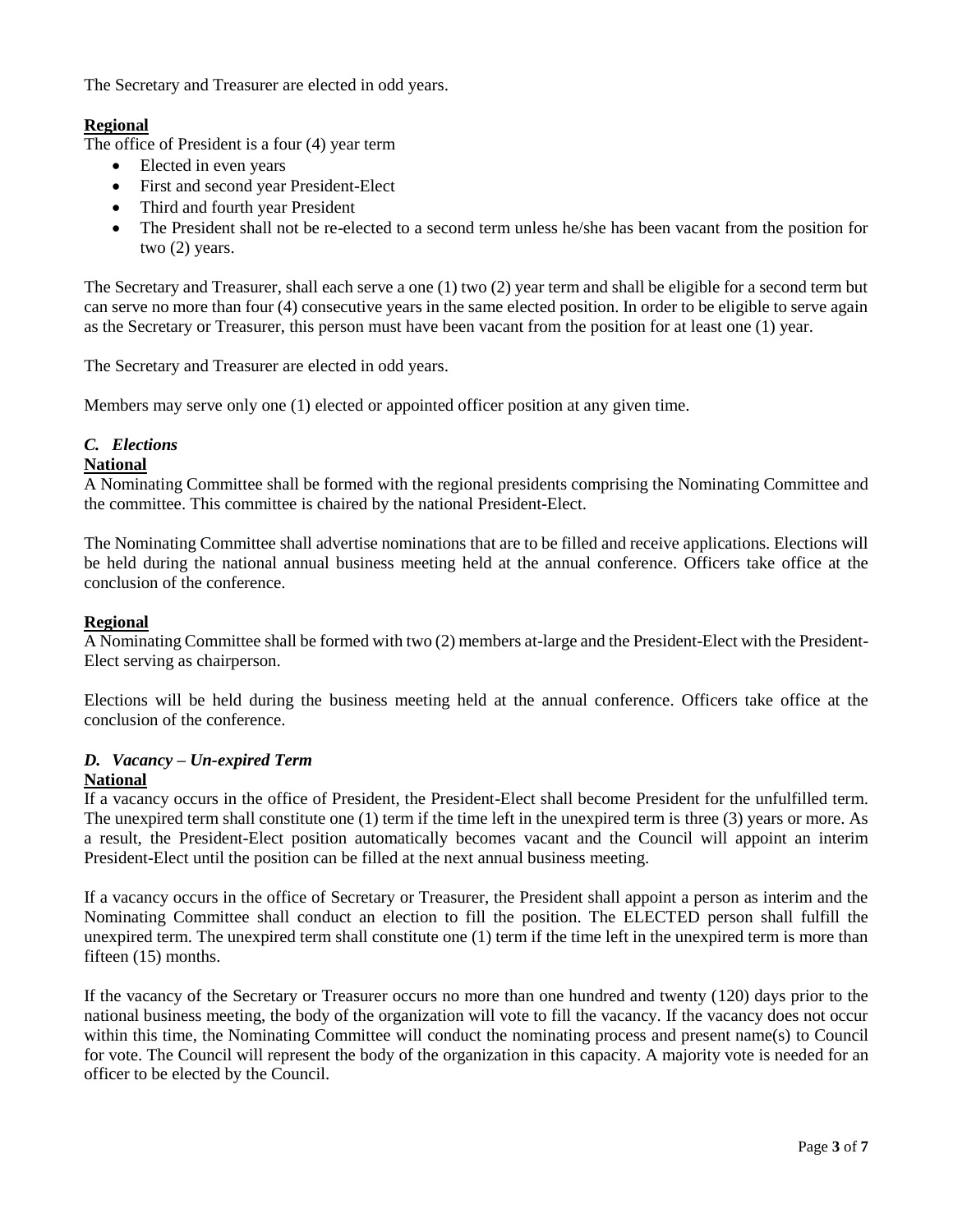# **Regional**

If a vacancy occurs in the office of President, the President-Elect shall become President for the unfulfilled term. The unexpired term shall constitute one (1) term if the time left in the unexpired term is three (3) years or more. As a result, the President-Elect position automatically becomes vacant and the Executive Board will appoint an interim President-Elect until the position can be filled at the next annual business meeting.

If a vacancy occurs in the office of Secretary or Treasurer, the President shall appoint a person as interim Secretary or Treasurer as needed, and the Nominating Committee, acting on behalf of the membership, shall conduct an election to fill the position. The ELECTED person shall fulfill the unexpired term. The unexpired term shall constitute one (1) term if the time left in the unexpired term is more than fifteen (15) months.

If the vacancy of the Secretary or Treasurer occurs no more than one hundred and twenty (120) days prior to the business meeting the body of the organization will vote to fill the vacancy. If the vacancy does not occur within this time, then the Nominating Committee will conduct the nominating process and present name(s) to the Executive Board for vote. The Executive Board will represent the body of the organization in this capacity. A majority vote is needed for an officer to be elected by the Executive Board.

# *E. Removal from Office*

## **National**

Any officer or committee chairperson may be removed from office for failure to execute the duties and responsibilities of the position or due to professional misconduct. The process may be started only upon receipt of written complaint to the National Professional Conduct Committee. Details of the process may be found in the National APA Guidelines located in the Manual of Operations.

# **Regional**

Any officer or committee chairperson may be removed from office for failure to execute the duties and responsibilities of the position or due to professional misconduct. The process may be started only upon receipt of written complaint to the National Professional Conduct Committee. Details of the process may be found in the National APA Guidelines located in the Manual of Operations.

## **ARTICLE VI – EXECUTIVE BOARD**

## **National**

The Executive Board shall be composed of the following:

- President
- Treasurer
- Secretary
- President-Elect
- Council on Accreditation and Standards Chairperson
- Membership Chairperson
- Conference Liaison

## **Regional**

The Executive Board shall be composed of the following:

- President
- Treasurer
- Secretary
- President-Elect
- Council on Accreditation and Standards Chairperson(s)
- Regional Membership Chairperson(s)

## **ARTICLE VII – COUNCIL**

The Council shall be composed of the following:

- National Executive Board
- All regional presidents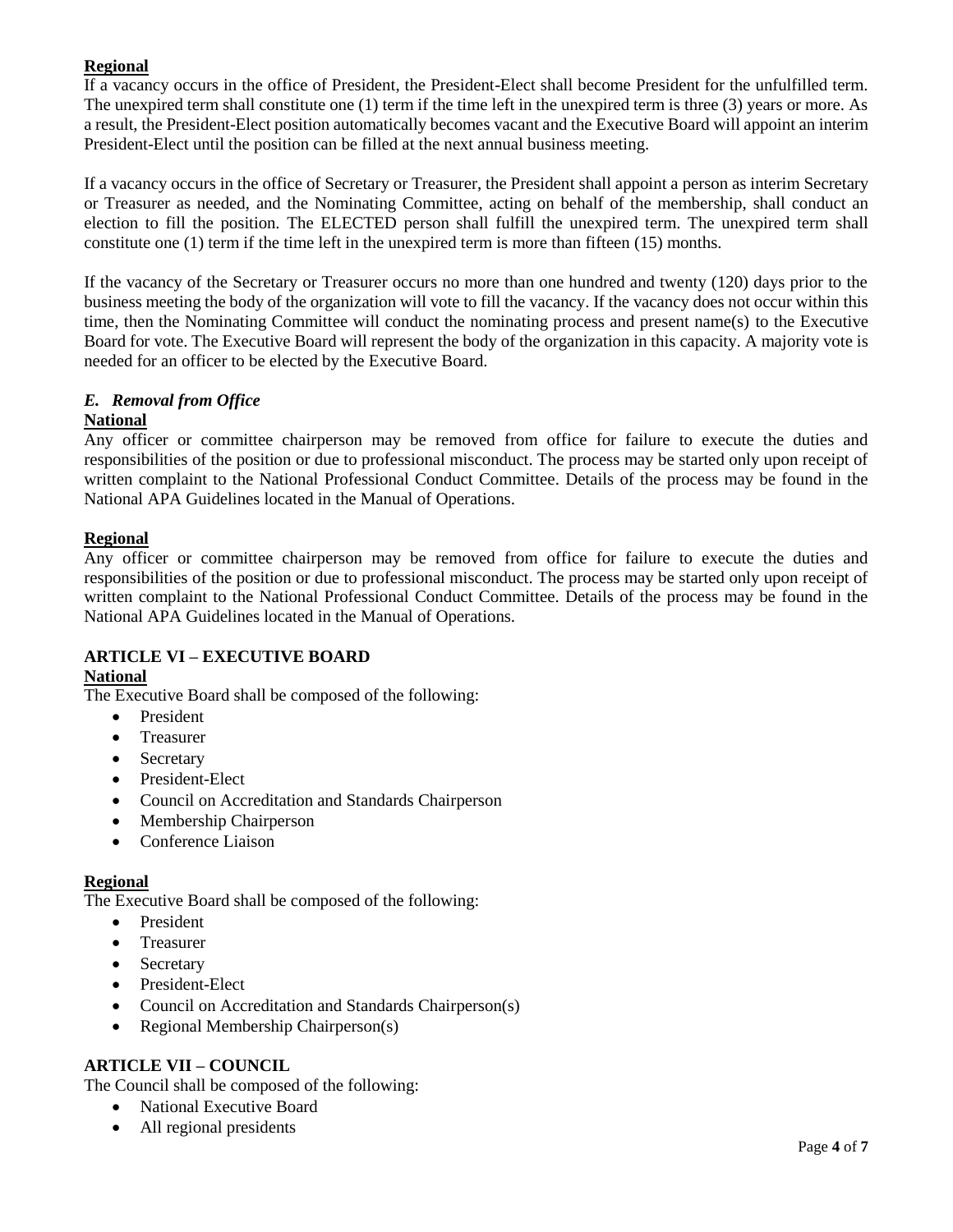All Council members shall have voice and vote.

The following attendees of the Council will have voice but no vote:

- Parliamentarian
- National committee vice-chairpersons
- Regional President-Elects

## **ARTICLE VII – COMMITTEES AND COUNCILS**

The following constitutes the national Committees and Councils of the organization:

- Bylaws Committee
- Finance Committee
- Nominating Committee
- Council on Accreditation and Standards
- Membership Committee
- Communications Committee
- Professional Conduct Committee
- Conference Planning Committee

The following constitutes the regional Committees and Councils of the organization:

- Finance Committee
- Nominating Committee
- Council on Accreditation and Standards
- Membership Committee
- Communications Committee
- Conference Planning Committee (determined by the needs of each region)

Each region is required to write its own committee descriptions and maintain those descriptions within their own APA Guidelines. Regions may combine no more than two (2) committees if leadership is not available to fill the requirements.

Other standing or special committees may be appointed by the national or regional President as deemed necessary to carry on the work of the organization.

#### **ARTICLE IX – MEETINGS National**

#### *Annual Meetings*

A regular meeting of the Council shall be held at least annually prior to the business meeting. The business meeting of the membership shall be held annually during the conference. The membership votes on changes in dues structure, bylaws, and the election of officers.

The national conference shall be held in the Eastern, Western, and Middle of the continental United States on a rotating basis. The Executive Board shall determine in which area the national conference will be held and contact the region(s) in that are requesting that region to host the national conference. The National Conference Liaison will work with the region to plan the conference. Conference locations shall be set at least two (2) years in advance and membership shall be provided with this information at the time the locations are set. Costs shall be announced to membership in a timely manner. (Refer to APA Guidelines for the list of geographical locations.)

#### *Special Meetings*

Special meetings may be called at any time by the President or committee chairpersons with two (2) weeks notification with the exception of electronic meetings, whereas forty-eight (48) hours' notice must be given. Notice/agenda will be sent and will include the purpose and business of the special meeting. No business shall be transacted at a special meeting other than as set forth in the notice/agenda.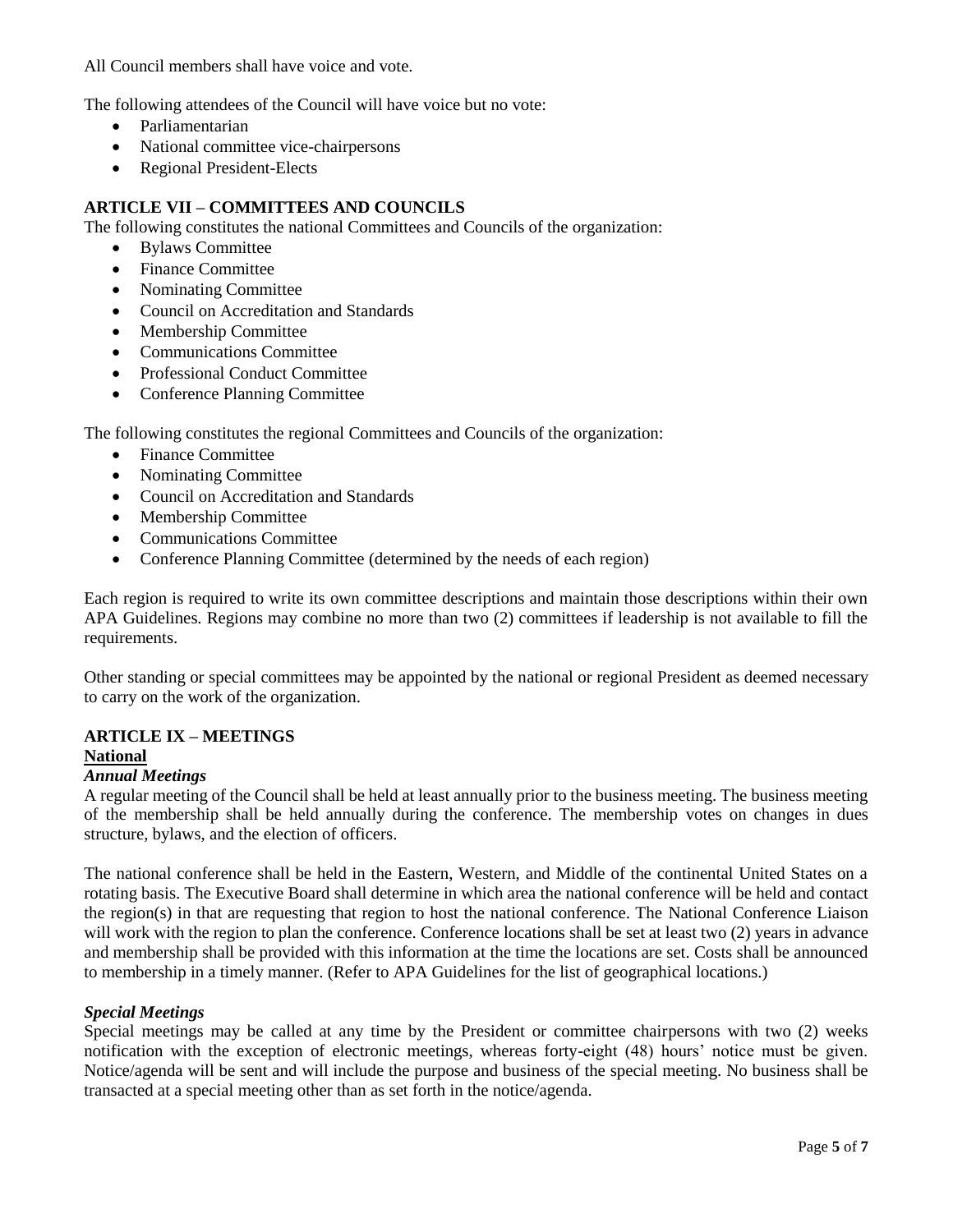All special meetings may take place via conference call, electronic email, or in person according to the meeting policies in the National APA Guidelines.

## *National Executive Board*

An electronic meeting will be held at least annually; the date to be determined by the President.

#### **Regional**

#### *Annual Meetings*

The business meeting of the membership shall be held annually during the national or regional conference. A region may also submit a request to the Council for approval to convene electronically for their business meeting. The membership votes on the election of officers.

#### *Special Meetings*

Special meetings may be called at any time by the President or committee chairperson with two (2) weeks notification with the exception of electronic meetings, whereas forty-eight (48) hours' notice must be given. Notice/agenda will be sent and will include the purpose and business of the special meeting. No business shall be transacted at a special meeting other than as set forth in the notice/agenda.

All special meetings may take place via conference call, electronic email, or in person according to the meeting policies in the regional APA Guidelines. If there are no regional guidelines available, then the National APA Guidelines will be referenced.

#### *Regional Executive Board*

A regular meeting of the Executive Board shall be held at least annually prior to the business meeting; the date and location to be determined by the President.

#### **Minutes**

Both regional and national minutes and other official records of APA are the property of APA. The national Secretary is responsible for the preservation of the National APA minutes and the regional Secretary is responsible for the preservation of the regional APA minutes.

#### **Proxy Voting**

A proxy is the authority (agency) given by one having the right to do a certain thing (e.g., to vote) to another to do it for him/her. A proxy is permitted only for the national annual meetings of Council. The presidents serving on Council are permitted to use a proxy only for meetings where financial decisions need to be made. The proxy must be a member of the region issuing the proxy and the proxy must be defined as an "Active" member of the region. All proxy names must be declared to the national President two (2) weeks prior to the annual Council meeting and a copy of such notification is to be sent to the national Secretary.

#### **Record Keeping**

National and each region will form their own APA Guidelines that will not contradict the governing APA Bylaws. Nationals will maintain an editable Manual of Operations to include the National Bylaws, National APA Guidelines, Certification Guidelines, Membership Handbook, and an appendix of all applications used for the business and membership of APA.

Each region will form their own guidelines using the National APA Bylaws as a guide.

National and each region shall keep a full and accurate record of its proceedings. Minutes and all other official records are the property in perpetuity of the Administrative Personnel Association or their legal successors. The national President and the president of each region shall make recommendation to that body for the permanent safekeeping of the body's records with the Presbyterian Historical Society. When a region ceases to exist, its records and minutes shall become the property of the national Administrative Personnel Association.